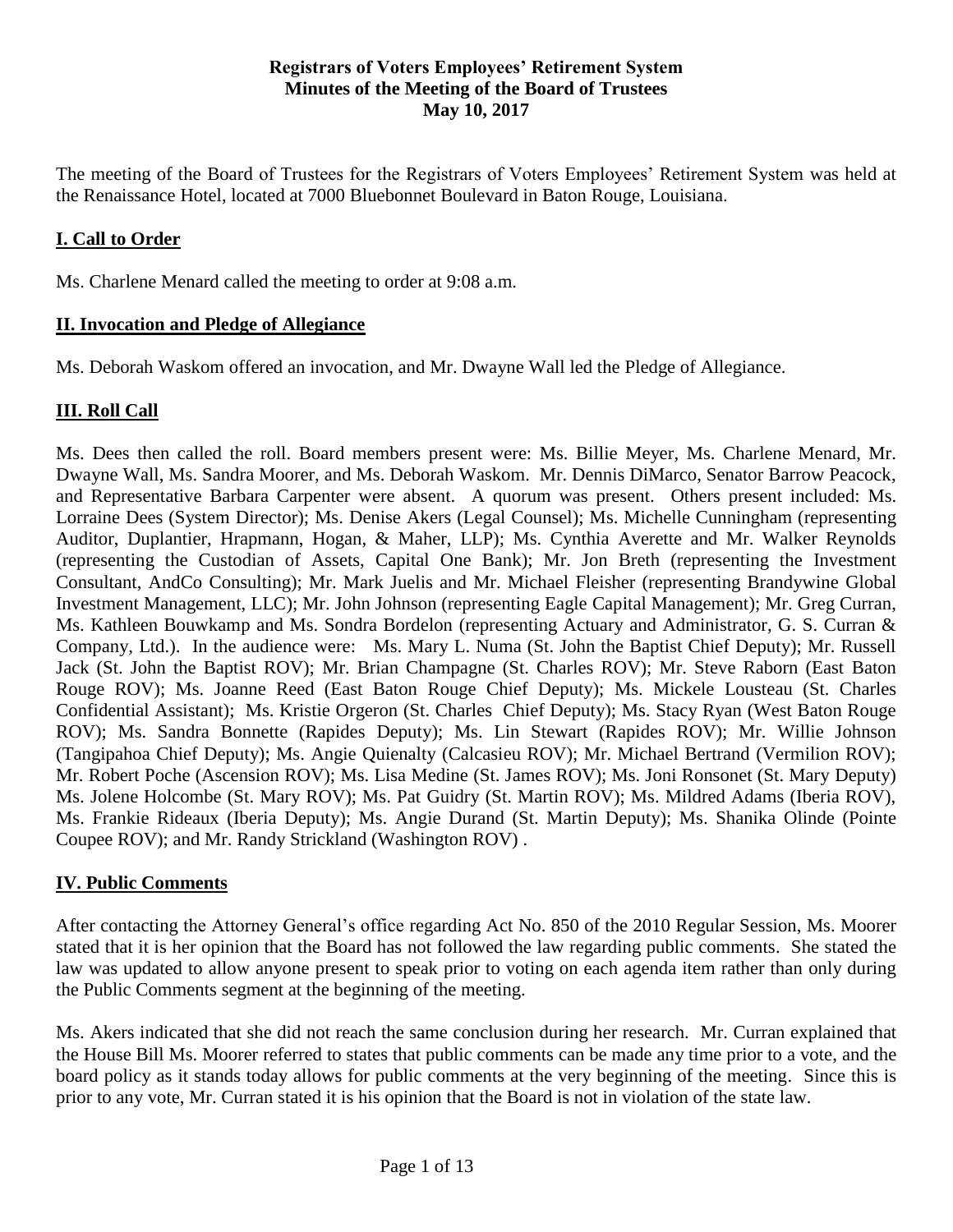Several audience members spoke without being recognized regarding the above mentioned public comments topic. Ms. Menard stated that she would ask Ms. Akers to further research this topic. Furthermore, she expressed that she would have appreciated this item being brought to the Board's attention prior to this meeting and reminded the audience that it was not part of the meeting agenda.

Mr. Curran read Act No. 850 of the 2010 Regular Session which states, with the exception of school Boards, each public body conducting a meeting shall allow a public comments period at any point in the meeting prior to action on the agenda item upon which votes are to be taken. He mentioned that the law also states that the governing body may also adopt reasonable rules and restrictions regarding the public comment period.

Ms. Stacy Ryan commented on agenda item XII. g.; regarding the discussion and/or action regarding the public records request from Louisiana Registrars of Voters Association, Inc. She stated that she disagreed with the request because it could set precedence for other entities to make similar personnel records requirements. Ms. Ryan reminded the Board about the confidential information included in these records and cautioned them in approving this request.

Ms. Angie Quienalty commented that she wished the Board would listen to the ROV Association members and follow the law regarding public comments.

Mr. Brian Champagne asked if audience members would be allowed to make comments when each agenda item was discussed during the meeting, and Ms. Akers replied that it was her opinion from current board policy that audience members would only be allowed to speak during the public comments segment of the meeting. Mr. Champagne stated that he and Mr. Wall had previously spoken with the Attorney General, who highly advised that public comments should be allowed before votes are taken on each agenda item.

Ms. Dees asked Mr. Champagne if he had contacted the Board Chairman regarding his concerns. Until Ms. Moorer's recent discovery of Act No. 850 of the 2010 Regular Session, Mr. Champagne stated he was under the impression that the Board was following procedure.

Then, Mr. Champagne commented that he has concerns regarding the retirement system and the vote of the Board to support Senate Bill 3. It is his opinion that Senate Bill 3 will cause undue political influence on the Board. Also, Mr. Champagne expressed his concern about meetings he has attended, minutes he has reviewed, and phone calls he has received from other registrars and retirees regarding errors that the ROVERS Director has made over the last year. He further stated his concern regarding the possibility of not all state and parish employees being properly enrolled into the retirement system. Ms. Dees informed him that it is the responsibility of the registrar to ensure all employees are enrolled. Mr. Champagne agreed with Ms. Dees but stated that it is his opinion that it was additionally the director's job to step in and make sure all enrollments are done properly. If the comprehensive audit of the entire retirement system would be performed, as requested by the ROV Board, he stated that he is concerned about how many more errors would be uncovered.

Next, Ms. Joni Ronsonet expressed that she was concerned with the fact that Mr. Schedler wanted a seat on the Board and how the Board handled it. She stated that she preferred to hear about important issues directly from the Board in a meeting forum with open discussion. Ms. Ronsonet stated that back-door dealings are very disturbing. Ms. Meyer asked Ms. Ronsonet to explain the back-door dealings she was referring to. Ms. Ronsonet replied that she was referring to Mr. Schedler being given a voting seat on the Board without input from the ROV association members. She also stated that it was alarming that Mr. Shedler would be able to administer someone's evaluation and at the same time be able to vote on funds being applied to the retirement system. Ms. Dees informed Ms. Ronsonet and the audience that the Board was just as surprised about Senate Bill 3. Ms. Ronsonet recommended allowing public comments after each item on the agenda.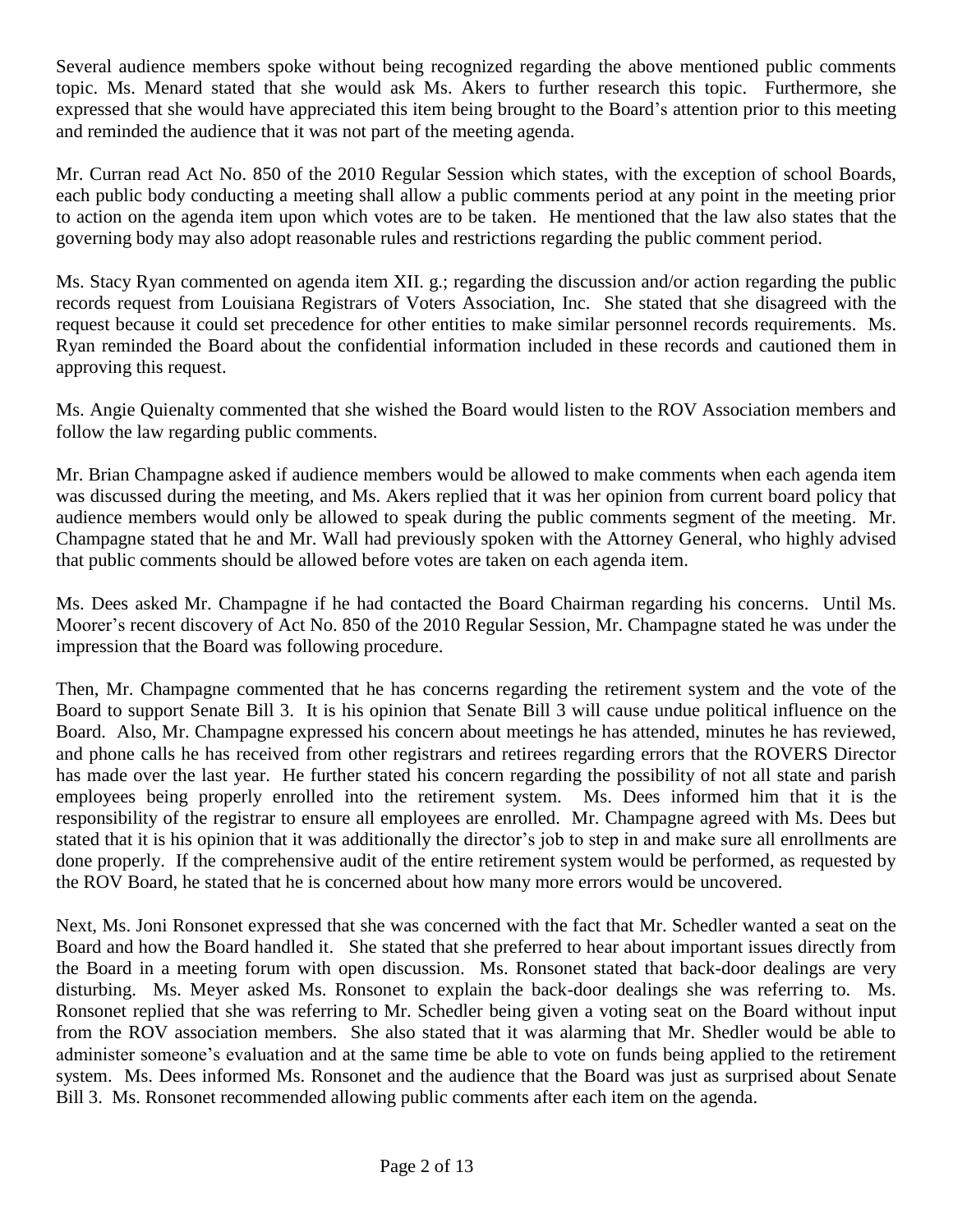Ms. Mildred Adams stated that she would like everyone to be united but does strongly object to Mr. Schedler residing on the Board. She expressed her fear regarding her benefits being incorrectly calculated. Ms. Adams said to Ms. Waskom that she could not understand why she voted to approve Senate Bill 3. Ms. Waskom stated that the Board had been looking for another member for six months, and if she were in Mr. Schedler's shoes and had a budget that was so significantly impacted by a Board decision, then she would want to sit on that Board as well.

Ms. Mary Numa approached the Board and stated that she was the employee from St. John the Baptist Parish that was discussed at a prior meeting. She expressed that she felt the benefits error made was personal and unfair to her because although it is her retirement, she is the one that has to come out of pocket for the next four years. Ms. Dees explained that it is the responsibility of the parish employer to pay the amount in full and then make arrangements with her regarding how to collect those funds.

Ms. Lisa Medine then asked the Board to explain their reason for wanting to add another member to the Board. Ms. Moorer stated that she had previously requested another registrar be added to the Board. She stated that she missed the December 2016 meeting due to a prior commitment and upon return she discovered that item was taken off of the agenda. Ms. Moorer noted for the record that she is opposed to Mr. Schedler being on the Board. Ms. Medine stated she was also opposed to Mr. Schedler being on the Board due to political influence but would agree to another registrar.

There was further discussion about Louisiana R.S. 42:14 amongst the Board, and then Ms. Akers stated she would research this further prior to the next meeting.

Ms. Lin Stewart stated she wanted to remind the Board about the personal remarks Mr. Schedler has made in the past regarding the Board and doesn't understand why the Board would vote to approve Senate Bill 3.

Mr. Michael Bertrand expressed that there is concern among the large audience present and he would like the Board to address those concerns. Also, he reminded the Board that both the agenda and policies can be amended.

Mr. Champagne asked Ms. Dees if she had received his email regarding the employees in his office and if she had printed out his email as an official record. Ms. Dees confirmed that she did print out his email. He then asked the Board members if they had ever failed an evaluation or had negative comments on their evaluations. Ms. Waskom replied that she had had comments on her evaluation and then asked Mr. Champagne if he thought he would be getting a raise. Mr. Champagne said it was not likely that he would get another raise for a few more years. Ms. Waskom replied then what difference does an evaluation make. Mr. Champagne said he thought it was extremely important. Ms. Ronsonet agreed with Mr. Champagne and made an extensive rebuttal to Ms. Waskom stating how important it was to have an excellent evaluation. Also, Ms. Ronsonet stated that a registrar's evaluation is important because it determines an employee's value and worth as well as job performance.

Mr. Poche expressed that he thinks Ms. Akers is correct and that the Board is in fact complying with the law as it reads. However, his opinion is that the consensus of the audience would be to change board policy to allow public comments after discussion of each agenda item presented by the Board and prior to each vote of that agenda item.

Mr. Russell Jack stated he had gone through a lot to get his supplement and in dealing with both the council and district attorney in constant disagreement.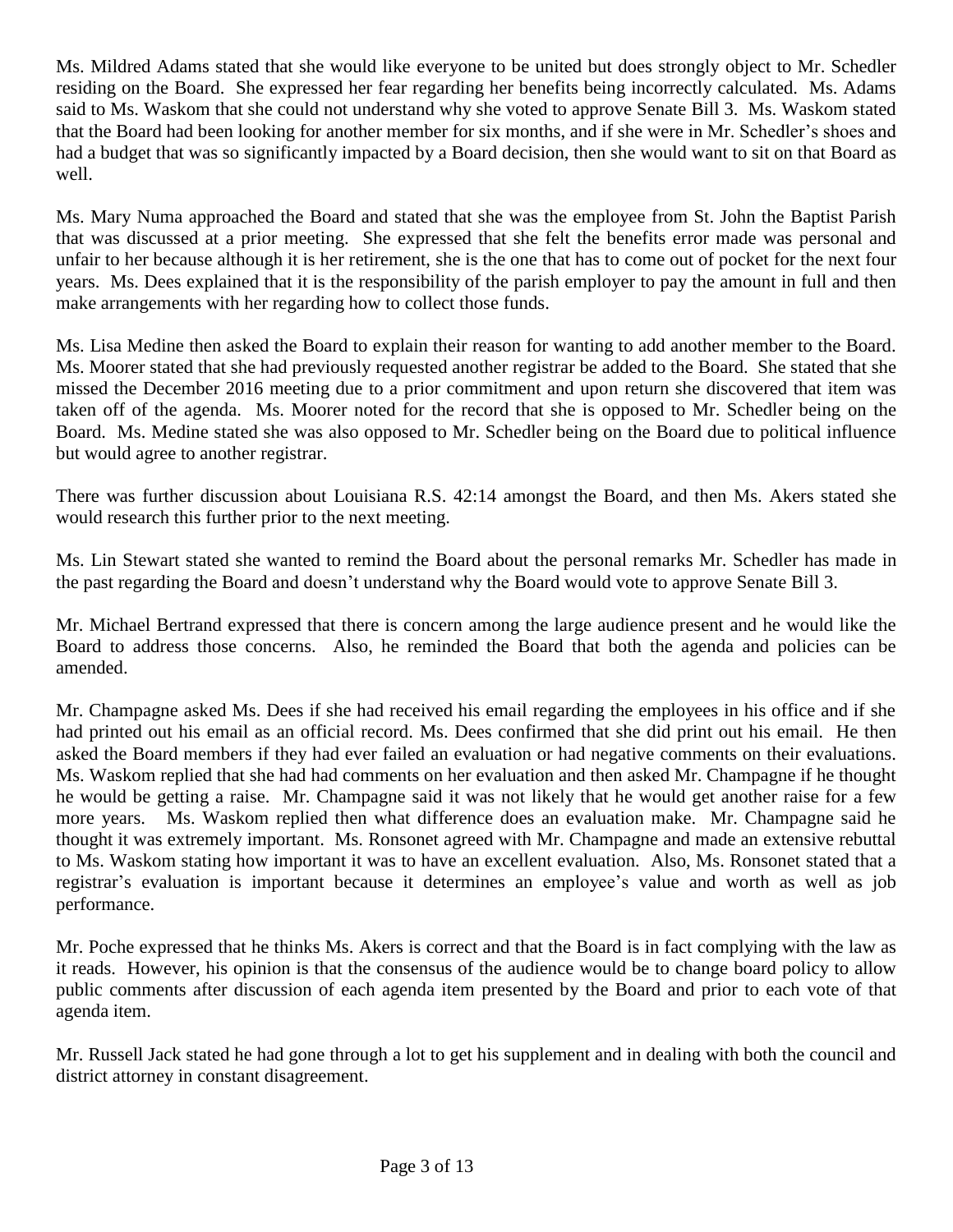Ms. Quienalty reminded the Board that they are elected by the ROV Association. She asked the Board to please listen to what their members have asked of them.

**Upon motion by Ms. Moorer and second by Mr. Wall, the Board voted unanimously to add to the agenda the discussion and action of changing the board policy to allow public comments prior to voting for each agenda item.** 

**Upon motion by Ms. Moorer and second by Mr. Wall, the Board voted unanimously to change the policy of the Board to allow public comments on each agenda item after Board discussion and prior to Board vote with limitations of three minutes per individual on each item.**

#### **V. Review and Approval of Minutes**

Next, Ms. Moorer stated that she would like to make an amendment on page 4 of 5, third paragraph of the minutes from March 8, 2017, which stated that a 10% penalty would apply for early distribution. She asked that the minutes be corrected to state, "a 10% penalty would apply for early distribution only for retirees under the age of 55."

Also regarding the March 8, 2017 minutes, Ms. Moorer would like to amend the minutes to note that prior to adjournment, the numerous membership present expressed their opposition to Senate Bill 3 and requested a revote by the Board. No further action was taken.

**Upon motion by Ms. Moorer and second by Mr. Wall, the Board voted unanimously to approve the minutes of January 18, 2017, and March 8, 2017, with the above amendments.** 

#### **VI. Presentation by Investment Consultant, AndCo Consulting**

Mr. Breth stated that his research group has recommended that the Board seek alternatives due to Advisory Research's underperformance. He informed the Board that the money managers representing Brandywine Global and Eagle Capital Management would give presentations and hopefully one of them would be identified to take the place of Advisory Research as the US Value Manager with asset allocation. Mr. Breth confirmed that Advisory Research currently manages about \$11.5 million of the System.

Mr. Juelis and Mr. Fleisher, the lead portfolio manager, presented the dynamic large cap value strategy with Brandywine Global Investment Management, LLC based in Philadelphia. Mr. Juelis informed the Board that they manage \$70 billion, and \$1 billion of those assets are located in Baton Rouge with Teachers Retirement System and the Parochial Employees' Retirement System. Mr. Fleisher explained that Brandywine Global uses quantitative models to exploit investor behavior biases, which arise from basic human emotions such as fear and greed. He stated these biases persist over the long-term with a high degree of consistency. Regarding their investment approach, he stated that they invest in stocks with a combination of value, quality, and sentiment.

Ms. Waskom questioned their underperformance over the last three years. Mr. Juelis commented that the quality factor in late 2015 and early 2016 was detrimental to their performance, and the 12 to 18 month window is what was dragging down that three year number. Overall, he stated that every five year period they have outperformed the benchmark. Mr. Juelis explained how the portfolio manager picks from a basket of stocks which gives a diversified portfolio that can provide a consistent return pattern. Using 1000 top large caps stocks ranked by priced earnings ratio in an academic study from 1963-2017, Mr. Juelis explained how the low price-to-earning stocks outperformed the high price-to-earning stocks over time.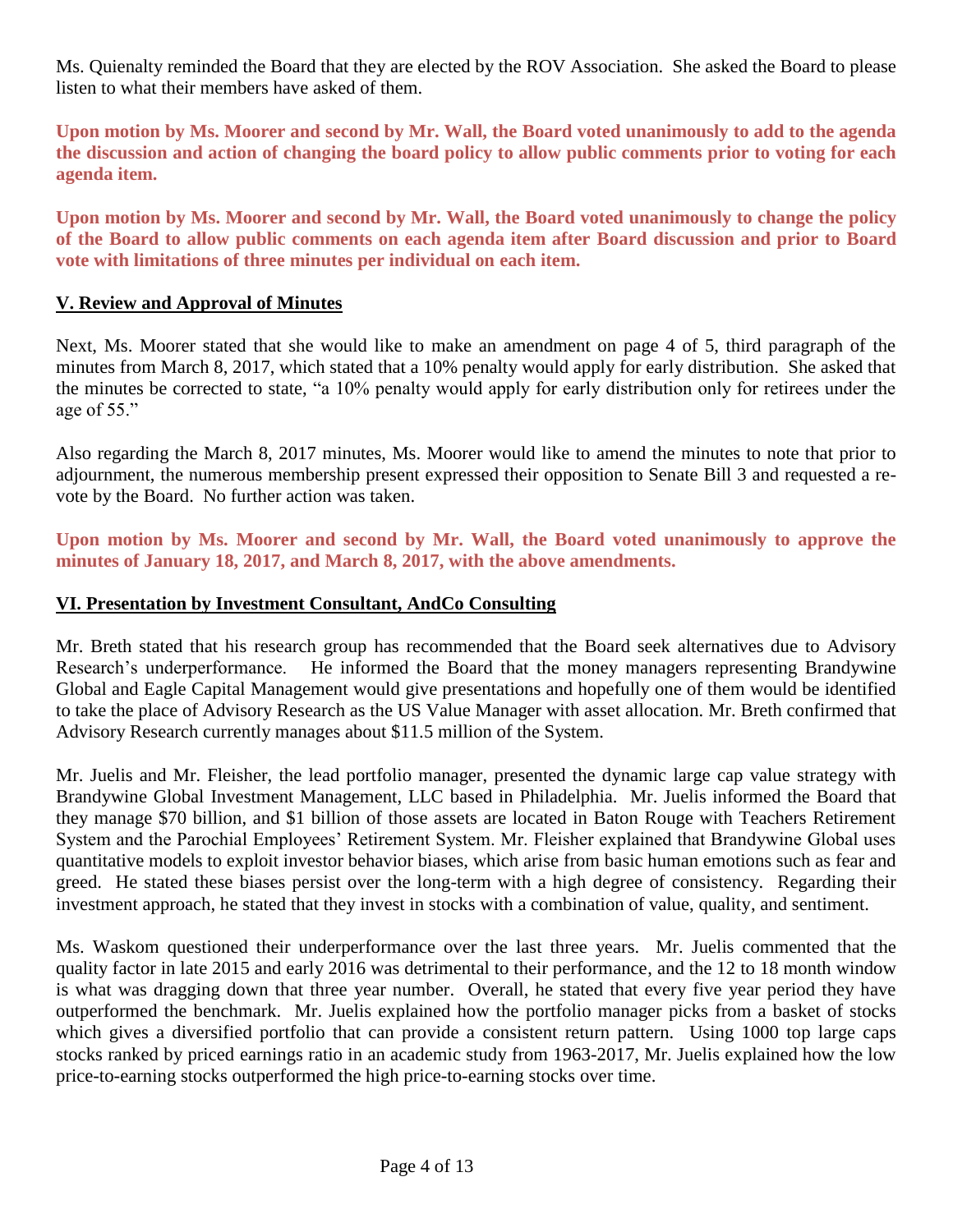Regarding the fee schedule, Mr. Juelis stated that there is an institutional mutual fund available through Legg Mason which would be a fee of 65 basis points, and for AndCo Consulting clients, they would manage this account for a fee of 60 basis points instead of 65. Ms. Waskom asked Mr. Juelis about employee turnover, and he replied that it is very low. He added that Mr. Fleisher is the last portfolio manager hired and has been with Brandywine Global for twenty years.

Next, Mr. Johnson introduced himself as a portfolio manager as well as a client service manager from Eagle Capital Management and explained that his firm has somewhat of a different approach than most of their competitors. He informed the Board that Eagle Capital Management was founded in 1988 and has a diverse team of 27 professionals working in New York with approximately \$25 billion of assets under management using a single strategy. He explained that their investment philosophy is to buy undervalued companies with unrecognized growth potential by seeking stocks that are inexpensive relative to both their core earnings power and their long-term prospects. The unrecognized growth potential is what will happen in the future not the present. Furthermore, he explained that if the Board chose Eagle Capital Management, ROVERS would have a portfolio of approximately 30 stocks and a long-term investment horizon. He confirmed that Eagle Capital Management uses the same fee structure for all clients which is 1% on the first \$5 million and .75% for assets over \$5 million using a separate account structure for all accounts. Mr. Breth confirmed that the fee for the Systems' approximately \$10 million would be .875% if Eagle Capital Management was chosen to replace Advisory Research.

### **Upon motion by Ms. Meyer and second by Mr. Wall, the Board voted unanimously to update the agenda by moving out of order item IX. d. Status of St. John the Baptist Parish collection due to affected members needing to leave the meeting early.**

Ms. Akers stated that Ms. Dees had been in communication with St. John the Baptist, and Mr. Curran had calculated the amount necessary to refund and pay the contributions with interest due on Ms. Numa's account. Ms. Akers informed the Board that she did send a demand letter to the employer stating a response was needed within 30 days. She further stated that the System does not get involved at all in collection of funds from the employee. She confirmed that the employer has the obligation to collect the employee contributions at the time of payment and to send the employer and employee contributions to the System. The employer is at fault in this situation and that is why a letter was sent to the employer demanding payment within 30 days, and she confirmed that the letter went out on May 9, 2017. Also, Ms. Akers stated that the employer is also responsible for working out a reimbursement schedule with Ms. Numa.

Ms. Numa wanted the Board to know that she felt after four years this issue should have been resolved and this has put her in a financial hardship. Ms. Dees asked Ms. Numa if she ever noticed on her parish checks that her contributions were not taken out. Ms. Numa stated that she realizes that she may be at fault as well but doesn't understand how the System didn't realize her contributions were not being received.

Ms. Akers then stated that this same issue has arisen in several other retirement systems that she has worked with and universally true that the retirement system director or retirement office is unaware of all employees. The employer is the one certifying the employees and confirming that they are properly enrolled into the system. She stated that this situation is not unique just to ROVERS. The system board doesn't usually require an audit of each office because they should expect each employer to certify this information correctly. Ms. Moorer asked Ms. Dees if each parish had provided to her an annual statement of all of their employees. Ms. Moorer stated that according to R.S. 11: 172 the parish shall submit to their respective retirement system an annual sworn statement of all enrolled employees, the amount of their earnings, and all employee and employer deductions within thirty days after the close of the fiscal or account year. Ms. Moorer further stated that she doesn't understand why any systems are having problems if the boards for those systems are mandating those reports. Ms. Dees then stated that every month or every quarter she receives a signed statement from every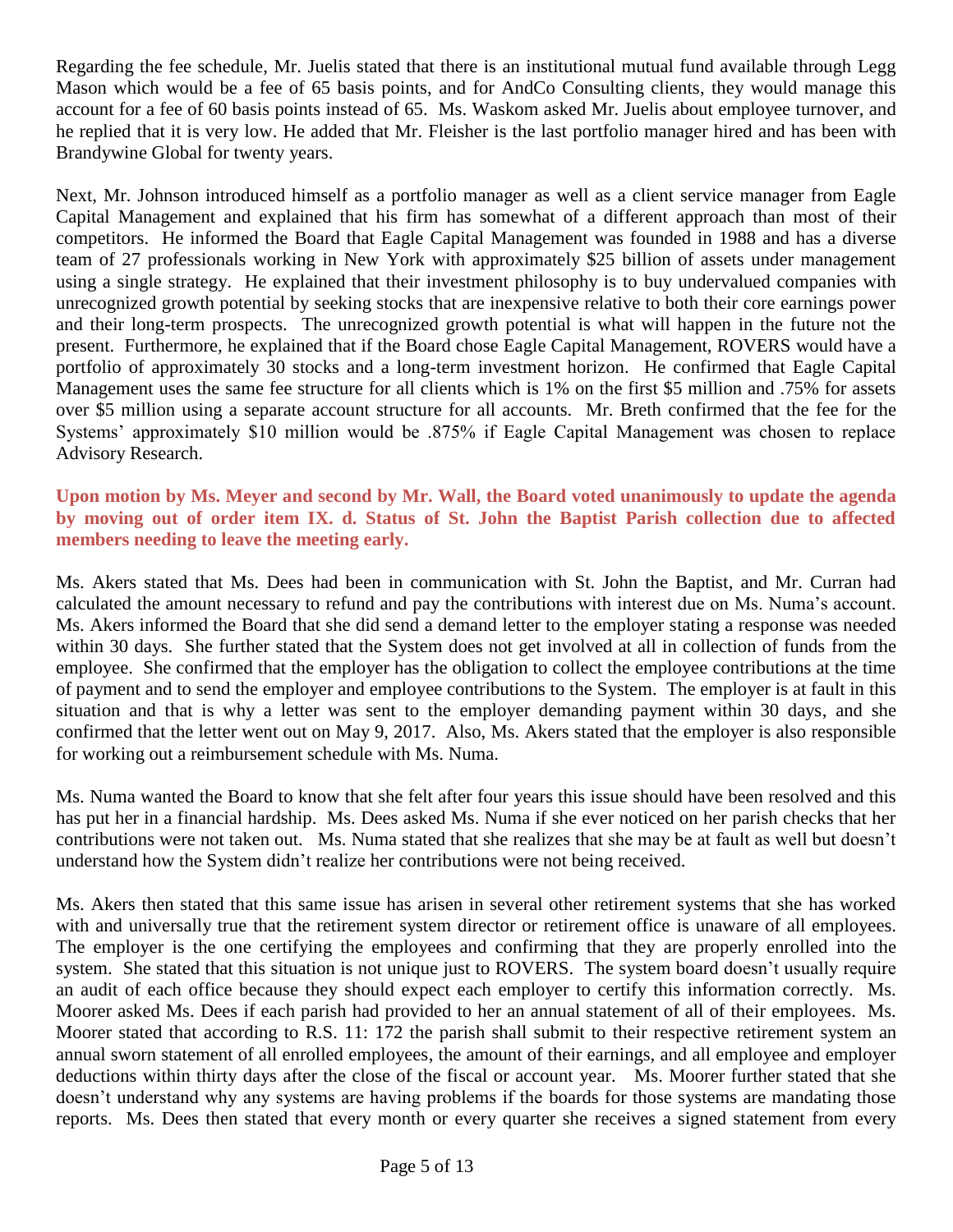parish that details the employee's social security number, name, and how much that individual made in that office but if that employer doesn't list all of the employees then there is no way of her knowing that someone has been omitted. Ms. Moorer repeated the question again about whether or not ROVERS has been receiving an annual statement from each parish. Ms. Waskom commented that Ms. Dees is trying to explain to Ms. Moorer that Ms. Dees did receive the information from St. John the Baptist Parish; however Ms. Numa was completely left off of that statement. Ms. Dees further stated that she had received the information from the payroll agent; however Ms. Numa was never listed on the parish statement but was listed on the state statement and her state retirement has been paid. Ms. Moorer asked Ms. Dees how a system could not realize that we were only receiving the state portion of Ms. Numa's contributions and not the parish portion. Ms. Dees explained that the postings are done by social security number and not by name. Ms. Dees also stated that she is one person and some responsibility has to fall on the payroll agency and the registrar. Ms. Moorer recommended that a spreadsheet be created to recognize social security numbers and trigger an alert when either a state or parish contribution is missing. Ms. Akers suggested that since the System is currently working on a RFP for a new director and new software is being developed, this would be a good time to implement these changes. For the purposes of the St. John the Baptist issue, Ms. Akers wanted Ms. Moorer to note that the employer has more liability than the System. Ms. Moorer brought up the letter Ms. Numa received regarding the amount that was owed in contributions then she later received a new letter with a different amount. Ms. Moorer stated that this type of error was extremely disappointing, and ROVERS needs a better system of checks and balances. Mr. Curran informed Ms. Moorer that the first amount came from his office; therefore the error was from his office and no fault of Ms. Dees. He agreed with Ms. Moorer that a system of checks and balances is very important, but at the same time there are additional cost associated with implementing these checks and balances.

**Upon motion by Ms. Meyer and second by Mr. Wall, the Board voted unanimously to break for lunch at 11:53 a.m.**

**Upon motion by Ms. Moorer and second by Ms. Meyer, the Board voted unanimously to reconvene the meeting at 12:32 p.m.**

Ms. Moorer offered a motion that ROVERS seek legislation to address issues where new employees are not enrolled into the system when the employer does not properly remit the contributions owed and stated it is the employer's responsibility to cover any penalties that occur due to these errors. Mr. Curran stated that there is a current bill that has been proposed regarding new enrollment errors but has not yet passed. After further discussion, it was decided that this item would be added to the July meeting agenda.

Next, Mr. Breth reviewed a handout comparing the different styles of Brandywine Global and Eagle Capital Management. He discussed the differences in their investment style, calendar year performance and fees. Mr. Breth stated that over the last ten years both firms outperformed the benchmark.

### **Upon motion by Ms. Moorer and second by Ms. Waskom, the Board voted unanimously to reallocate all assets from Advisory Research to Eagle Capital Management.**

Mr. Breth explained that he will send the Eagle Capital Management contract to Ms. Akers to review and then send to Ms. Dees for execution. Next, Mr. Breth noted the transition process will begin with Eagle Capital Management receiving the current portfolio from Advisory Research and then a liquidation of securities that they do not want to keep and buy assets that they want to add to the new portfolio.

Then, Mr. Breth discussed page 18 of the ROVERS Investment Performance Review document for period ending March 31, 2017. He stated that the System started the fiscal year with \$80.4 million and as of March 31, 2017 the market value was \$88.3 million. He then discussed that there are a couple of investments in the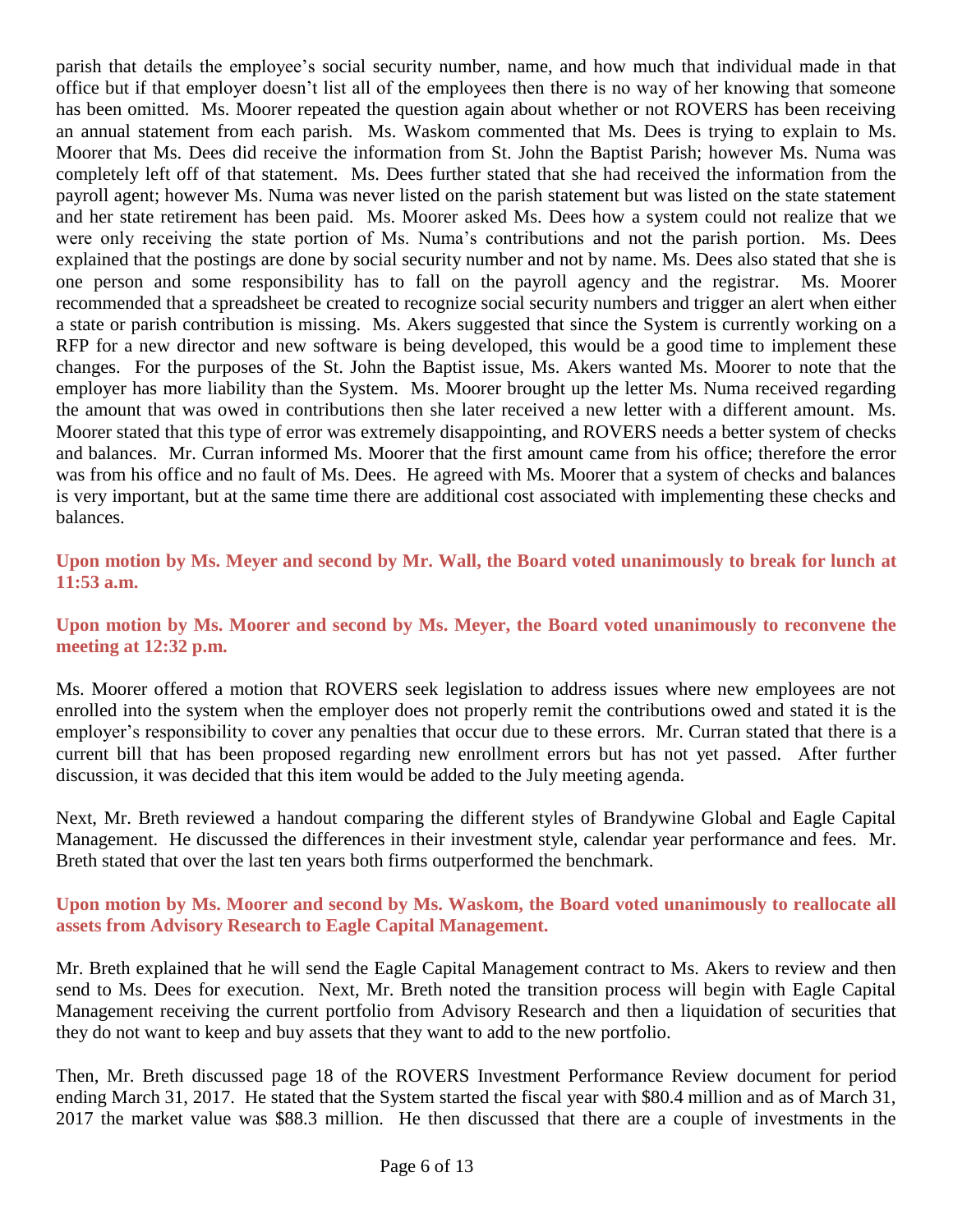portfolio that have not been as successful such as Vontobel and Dodge & Cox. However, Mr. Breth mentioned that recently the portfolio performed well in the total fixed income category noting Templeton Global Bond Fund and Pimco Diversified Fund. Also, he mentioned that Equitas Evergreen Fund is a hedge fund in the process of liquidating and only has a value of approximately \$26,000.

Ms. Waskom asked if she was correct in saying that the overall account has made 9.25% in total in the last fiscal year, and Mr. Breth replied that fiscal year to date, the ROVERS account has made 9.9%.

Regarding liquidation, Mr. Breth reminded the Board that Americus should be completely liquidated in 2017 and both CDK (FKA Land Baron) and Greenspring Crossover Fund are still in the process of liquidation. As ROVERS transitions to Eagle Capital Management, his current recommendation would be to pull \$1 million currently in Advisory Research and deploy those funds to Dodge & Cox and also pull \$1 million from Westfield and allocate those funds to Vontobel which would be applying an additional \$2 million to international managers.

**Upon motion by Ms. Moorer and second by Mr. Wall, the Board voted unanimously to transfer \$1 million from Advisory Research to Dodge & Cox and also to transfer \$1 million from Westfield to Vontobel.**

**Upon motion by Ms. Meyer and second by Mr. Wall, the Board voted unanimously to approve AndCo Consulting's Report.**

# **VII. Presentation by Duplantier, Hrapmann, Hogan, & Maher, L.L.P.**

Ms. Cunningham explained the issuing of the 1099R's and the process of receiving the information first from G. S. Curran & Company then her firm prepares the actual 1099R for each retiree receiving a benefit from ROVERS. Then, Ms. Cunningham explained that the 1099R's are sent to both Ms. Dees and G. S. Curran & Company for review prior to mailing them out to the retirees. The coding on the 1099R dictates to the Internal Revenue Service the type of benefit that each retiree has received for that tax year. Ms. Cunningham stated that a normal distribution is a code 7 meaning the distribution was taken after age 59  $\frac{1}{2}$ ; however an early distribution has a code which tells the IRS that there is a penalty. She indicated that this early distribution is dictated by a person's age, so under the age 59 ½ a 10% penalty will occur. However, there are exceptions to the early distribution which is a code 2. She confirmed that one exception to this rule is if an individual is age 55 and receives a benefit from a qualified plan or if an individual receives an equal periodic payment annually. Ms. Cunningham stated that a ROVERS retiree from last year that was under the age of 55 received an early distribution coding which carried a penalty. Upon learning of this situation, Ms. Moorer researched the IRS coding of 1099R's and contacted other retirement systems regarding the interpretation of the rule which is vague as it pertains to exceptions in these types of cases. Ms. Cunningham explained that after discussion on the topic, it was agreed that since the periodic payments were of equal amount it would be accepted as an exception. So Ms. Cunningham confirmed that going forward anyone retiring from ROVERS under the age of 59 ½ will receive code 2 on their 1099R meaning it is an exception, and no penalty will be applied. Ms. Moorer noted that she appreciated Ms. Cunningham's efforts on this issue.

Next, Ms. Cunningham reviewed the GASB 68 report and stated that it was filed with the legislative auditor and located on their website. She directed the Board to a presentation outlining the results of the audit and stated that ROVERS received an unmodified opinion on the schedule of employer allocations and the schedule of net pension liability. She further stated that there were no significant deficiencies that are material weaknesses in internal controls and no material violations of laws or regulations. Ms. Cunningham reviewed an emphasis of matter paragraph related to the total pension liability of \$109,058,931 as of June 30, 2016, which was based on actuarial assumptions. She mentioned that both the schedule of employer allocations and schedule of pension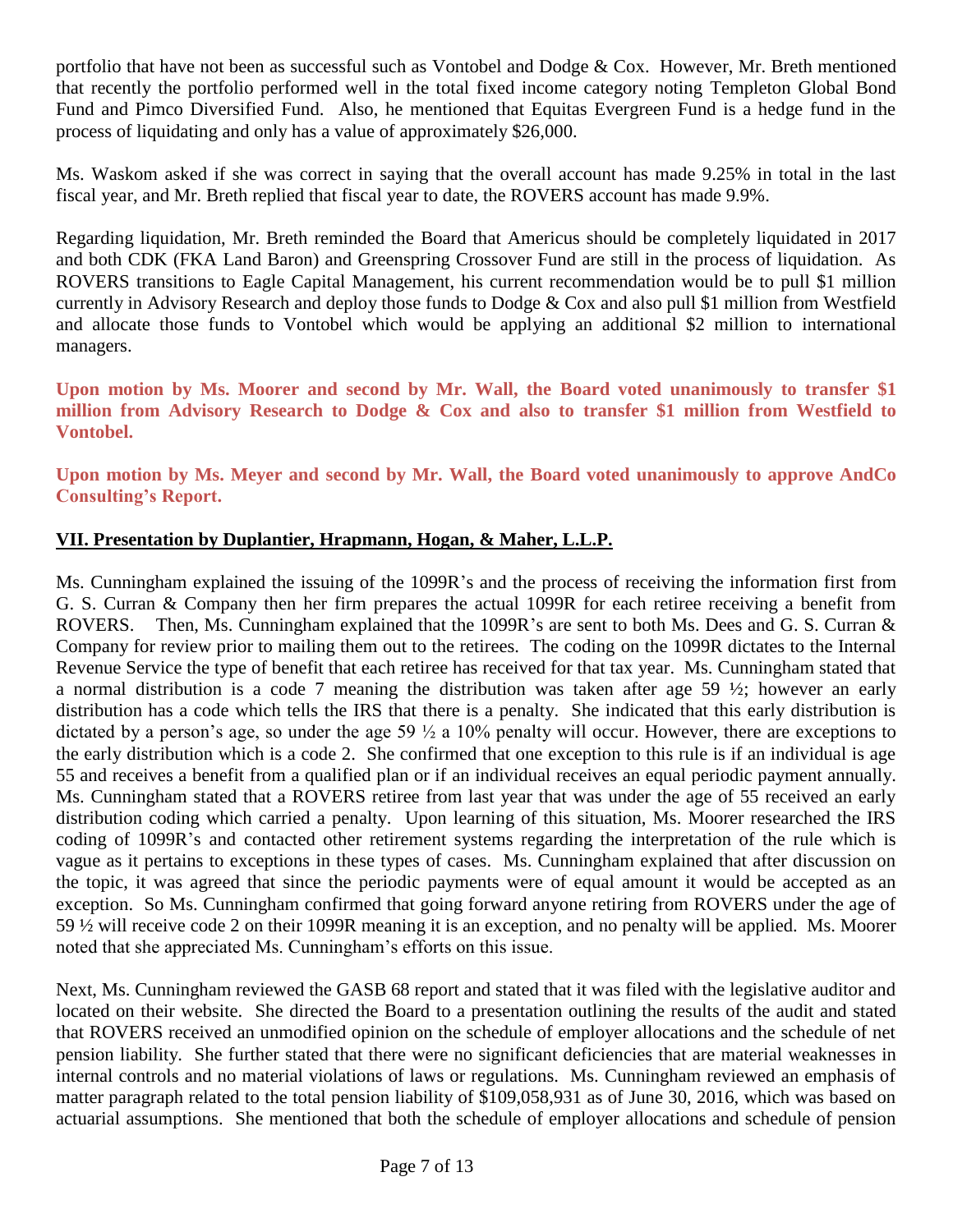amounts by employer were audited. Ms. Cunningham further mentioned that GASB 68 requires certain information about the retirement system to be included in the participating employers report and this information is included in the footnotes which are listed on page 14 of her handout. On page 15, she also stated that supplementary information must be reported by participating employers.

Ms. Meyer asked Ms. Cunningham to explain how employers were chosen for a GASB audit. Ms. Cunningham stated that GASB 67 is the statement number that applies to the retirement system and GASB 68 is what applies to the participating employers, so testing of these employers came about as a result of GASB 67. She further stated that any employer that contributes more than 20% gets reviewed annually which is why the state of Louisiana gets audited every year. Also, she stated that every employer that contributes less than 20% but greater than 5% gets audited at least once every five years. Lastly, she stated that employers contributing cumulatively between 3 to 5% get audited every 10 years. Ms. Cunningham stated that these parameters are just a guide and can be changed. Ms. Moorer stated that she would like to see this criteria changed so that more parishes would get audited more frequently especially since ROVERS is in the process of seeking a new director. Ms. Cunningham stated that this could be done, but increased costs would come along with that request. She confirmed that the current cost for the current audit which includes four employers is \$10,000 and to keep in mind there may be additional cost for travel. Ms. Akers asked Ms. Cunningham if based on the GASB audits done for ROVERS to date, if the errors discovered were more than average compared to other systems. Ms. Cunningham replied that there were no more significant errors found with this system compared to other systems she had audited.

Ms. Menard asked if an audit would be done when a new director or firm would be hired for ROVERS. Ms. Cunningham stated that a financial audit is required every year; however the Board could request an additional audit to be done once Ms. Dees retires as Director. The Board could also request an additional audit be performed such as an Agreed Upon Procedures Engagement. Ms. Cunningham also suggested the possibility of dramatically increasing the number of employers that get audited over the next few years; therefore the cost wouldn't be all at once.

**Upon motion by Ms. Moorer and second by Mr. Wall, the Board voted unanimously for Duplantier, Hrapmann, Hogan, & Maher, L.L.P to provide at the next meeting an estimated cost on a minimal audit of ROVERS' records and for the audit to be completed prior to the transfer to a new director.**

Next, Ms. Cunningham informed the Board that new state-wide procedures have been implemented this year which are dictated by the legislative auditor's office. She stated that all entities are required to complete these procedures except for St. Tammany Parish because they already have Act 774.

Ms. Cunningham presented the Board with her firm's proposal of a three year engagement with the cost remaining the same.

**Upon motion by Ms. Moorer and second by Ms. Meyer, the Board voted unanimously to hire Duplaniter, Hrapmann, Hogan, & Maher, L.L. P for a three year engagement for audit services including a 30 day termination clause at the current price.**

**Upon motion by Mr. Wall and second by Ms. Meyer, the Board voted unanimously to accept the Auditor's Report as presented by Ms. Cunningham.**

### **VIII. Presentation by Capital One**

Ms. Averette directed the Board's attention to the Custodial Report. She reviewed the breakdown of assets for the period ending March 31, 2017, with a total asset balance of \$85,962,453.16 and pointed out that a majority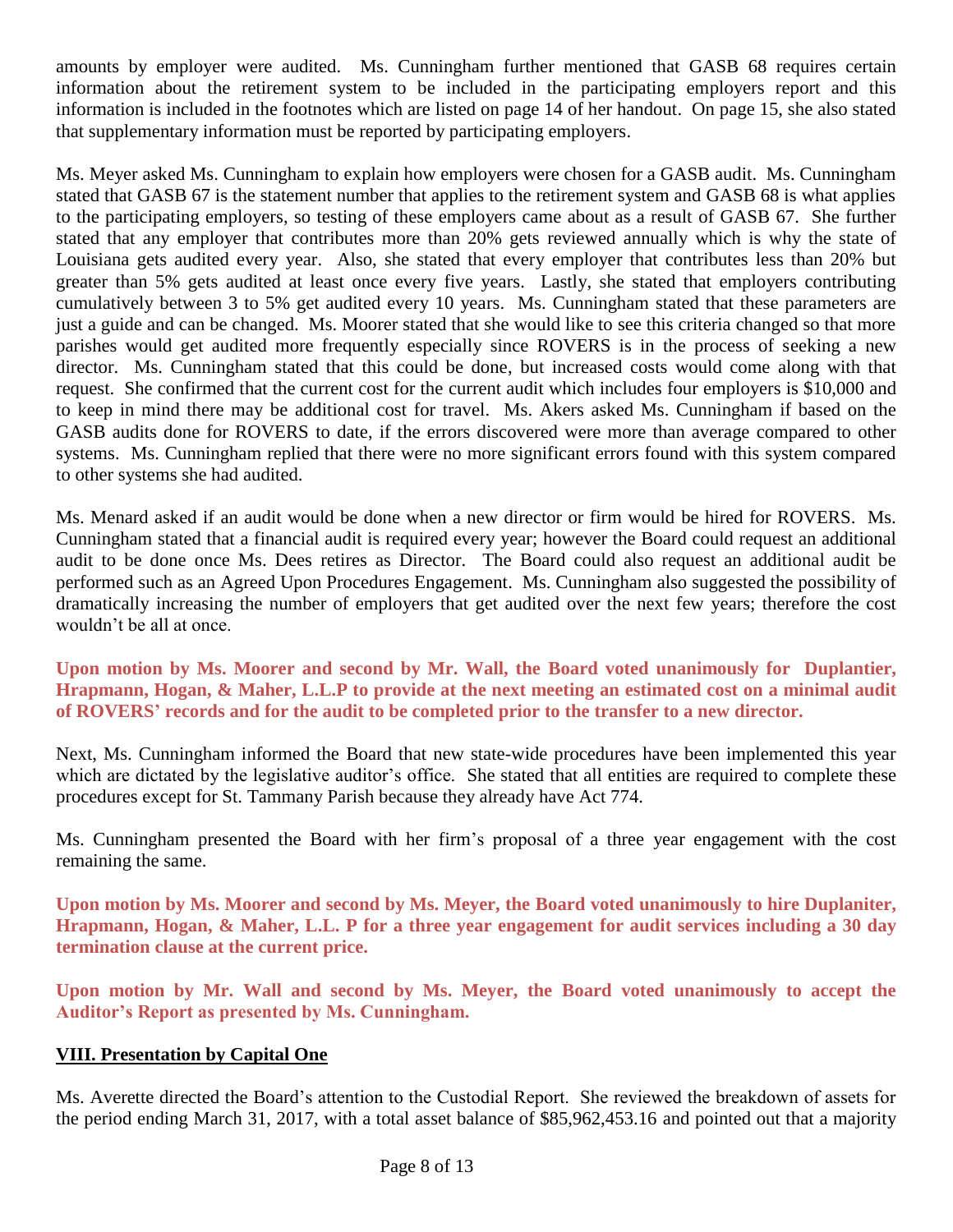of the assets were invested in domestic equities at 42%. For comparison purposes, she pointed out that page 4 of the report, demonstrated the growth, broken down by category, going back to June 30, 2013 with a market value of \$62,815,828.70 through March 31, 2017 with a market value of \$85,962,453.16. Ms. Averette then explained that page 5 summarizes investment fees for each money manager as well as the consulting firm. Next, Ms. Averette stated that the Member Supplemental value for the quarter end March 31, 2017, totaled \$999,277.66.

Mr. Reynolds presented the Members Supplemental Savings Plan Investment Performance Review for April 30, 2017. He discussed the breakdown of the Portfolio Asset Allocation as of April 30, 2017, which showed that approximately 55% of the assets are in fixed income, 40% in equities and 5% in cash. He mentioned that this portfolio has averaged a 4.8% return per year since inception.

**Upon motion by Mr. Wall and second by Ms. Meyer, the Board voted unanimously to approve the Custodial Report and the Member Supplemental Savings Report as presented by Capital One Bank.**

### **IX. Report from the System's Attorney, Denise Akers**

Ms. Akers stated that she had contacted Bob Klausner, an attorney from Florida who represents retirement systems, regarding his standards and advice on a Request for Proposal (RFP) for Third Party Administrator as Director for ROVERS. Also, she mentioned that she sent the RFP for Director to Ms. Dees and Mr. Breth, and she sent the RFP for Custodial Bank to Ms. Dees, Mr. Breth, and Mr. Curran for comments and recommendations.

Next, Ms. Akers addressed the status of the Trupiano collection. Ms. Akers confirmed that she did send the demand letter to the recipient's agent with a thirty- day notice; however the certified letter was never retrieved. She also confirmed that she sent the letter via regular mail, and the recipient's agent did acknowledge to Ms. Dees that he received the notice. The recipient's agent informed Ms. Dees that his mother is in a nursing home that does not accept Medicaid, so the costs of her care are covered by private pay. Ms. Akers further mentioned that Ms. Dees spoke with a step-son of Ms. Trupiano, and he had documentation from twelve years ago that stated Ms. Trupiano had ownership of a sizeable amount of funds. Ms. Akers also stated that she asked the step-son, as the executor, for succession papers; however she has not yet received these documents. Ms. Akers stated that the Board needs to determine at this time if any further action is to be taken. Ms. Akers reminded the Board that a lawsuit does not need to be filed in order to exercise their right to offset more on the survivor's retirement benefit than the original \$250 that was previously discussed.

The Board then discussed offsetting the survivor's benefit payable by 100% of the net amount. Ms. Bordelon confirmed that the federal tax withholding through February of 2017 was \$250 per month then was increased to \$500 per month for March and April of 2017. Ms. Dees stated that the survivor's son called and requested to increase the federal tax withholding by \$250 for a total of \$500 per month; then he later asked Ms. Dees if that increase of \$250 was the amount the Board was going to increase to recover their funds. Ms. Dees explained that she told him that was incorrect since no determination was made regarding that situation, so then he said to reduce the federal tax withholding back down to \$250 per month which she did effective for May 2017.

**Upon motion by Ms. Moorer and second by Mr. Wall, the Board voted unanimously to have the System's Attorney send a letter to the recipient's agent stating effective July 1, 2017, the survivor's net payable benefit will be reduced by 100%. Therefore she will no longer receive a check until the overpayment to ROVERS is collected in full and total principal amount would be accepted if paid in full; however legal interest would be charged from this day forward until paid in full.**

Ms. Akers stated she would charge the interest that is required by the statute.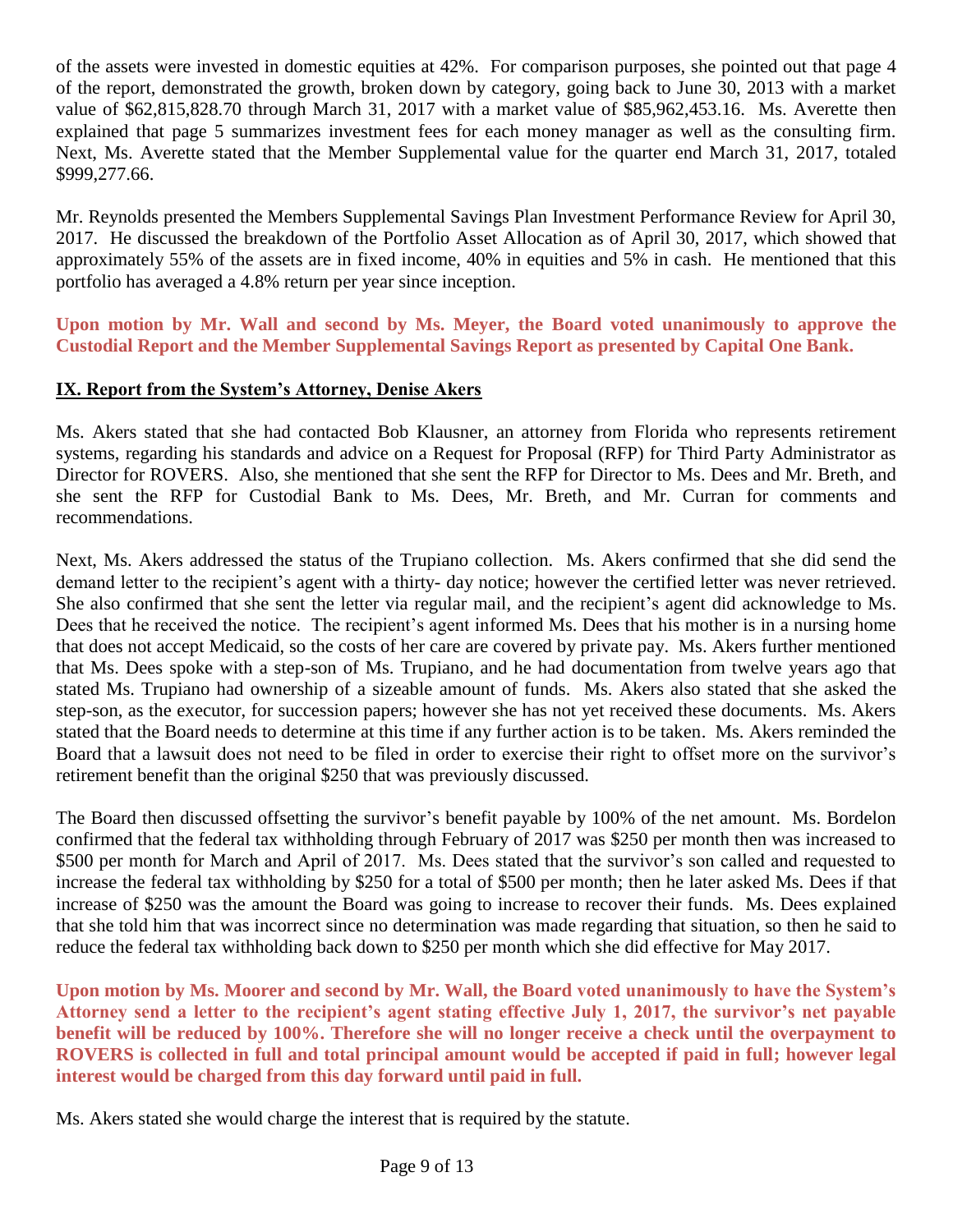Next, Ms. Akers asked the Board if they had any questions regarding the RFP for Third Party Administrator as Director. Ms. Waskom stated she wanted to add that the new Administrator/Director must attend the annual ROV Association meeting and give a presentation. Ms. Moorer stated she did not want a blanket travel policy, and Ms. Akers explained that during the interview process the individual presenting their fee proposal would have to clarify their travel plans and anything else would have to be approved by the Board. Ms. Akers confirmed that the RFP's are due no later than 5:00 p.m. on July 1, 2017, with the Board to conduct interviews in August and September of 2017.

**Upon motion by Ms. Waskom and second by Ms. Moorer, the Board voted unanimously to approve the RFP for Third Party Administrator as Director with the amendment that the Director would be required to attend and present at the annual ROV Association meeting.**

Ms. Akers then discussed the RFP for Custodial Bank Services. She also stated that this RFP would follow the same time schedule as the RFP for Third Party Administrator as Director.

### **Upon motion by Ms. Moorer and second by Ms. Waskom, the Board voted unanimously to approve the RFP for Custodial Bank Services.**

Then, Ms. Akers asked for confirmation from the Board on whether or not they wanted copies of both RFP's after they are received on July 1, 2017. The Board agreed that Ms. Dees would send each board member a copy of the RFP for Third Party Administrator as Director, and G. S. Curran & Co. would send each board member a copy of the RFP for Custodial Bank Services for their review prior to the July Board Meeting. Finally, Ms. Akers stated that the discussion of both RFP's and decision on interviews would be added as an agenda item to the July board meeting.

**Upon motion by Ms. Meyer and second by Ms. Waskom, the Board voted unanimously to approve the System Attorney's report.**

# **X. Report from G. S. Curran & Company**

Next, Ms. Bouwkamp presented the financial statements for July 1, 2016, through March 31, 2017, to the Board. She pointed out on the Profit & Loss report that the collections received for Ad Valorem Tax were primarily done in January and February of 2017. Ms. Bowkamp stated that the largest gain was in equities which increased the net income amount significantly. Under general expenses, she explained that pension payments increased by \$1.2 million since the last quarter, and the DROP Rollovers (transfers) have also increased by approximately \$835,000 since last quarter. Next, Ms. Bowkamp reviewed the Profit & Loss Budget vs. Actual report with the Board. She explained that approximately \$152 was applied under general expenses in the miscellaneous category for a medical records request, and \$300 was applied under Professional Services Other for a disability determination. Ms. Bowkamp stated that these fees need to be included in the budget going forward with new categories created and approved by the Board. Next, she discussed other categories in the budget that would need to be increased such as LAPERS & Association Dues, Accounting & Audit Fees, and Legal Fees.

Ms. Akers stated that her intention was to propose a new contract for her firm at the next Board meeting which would include a request to increase their hourly rate by \$10 for a total rate of \$230 per hour. Then, Ms. Bouwkamp explained that she used the proposed new rate of \$230 per hour rate to determine the 2018 Fiscal Year Budget for Legal Fees. Next, Ms. Bouwkamp presented the Proposed Budget for Fiscal Year 2018. She pointed out that budgeted amount for retirement contributions could change and would be dependent upon the new rate decided later in this meeting. She also suggested adding a budgeted item for Errors & Omissions and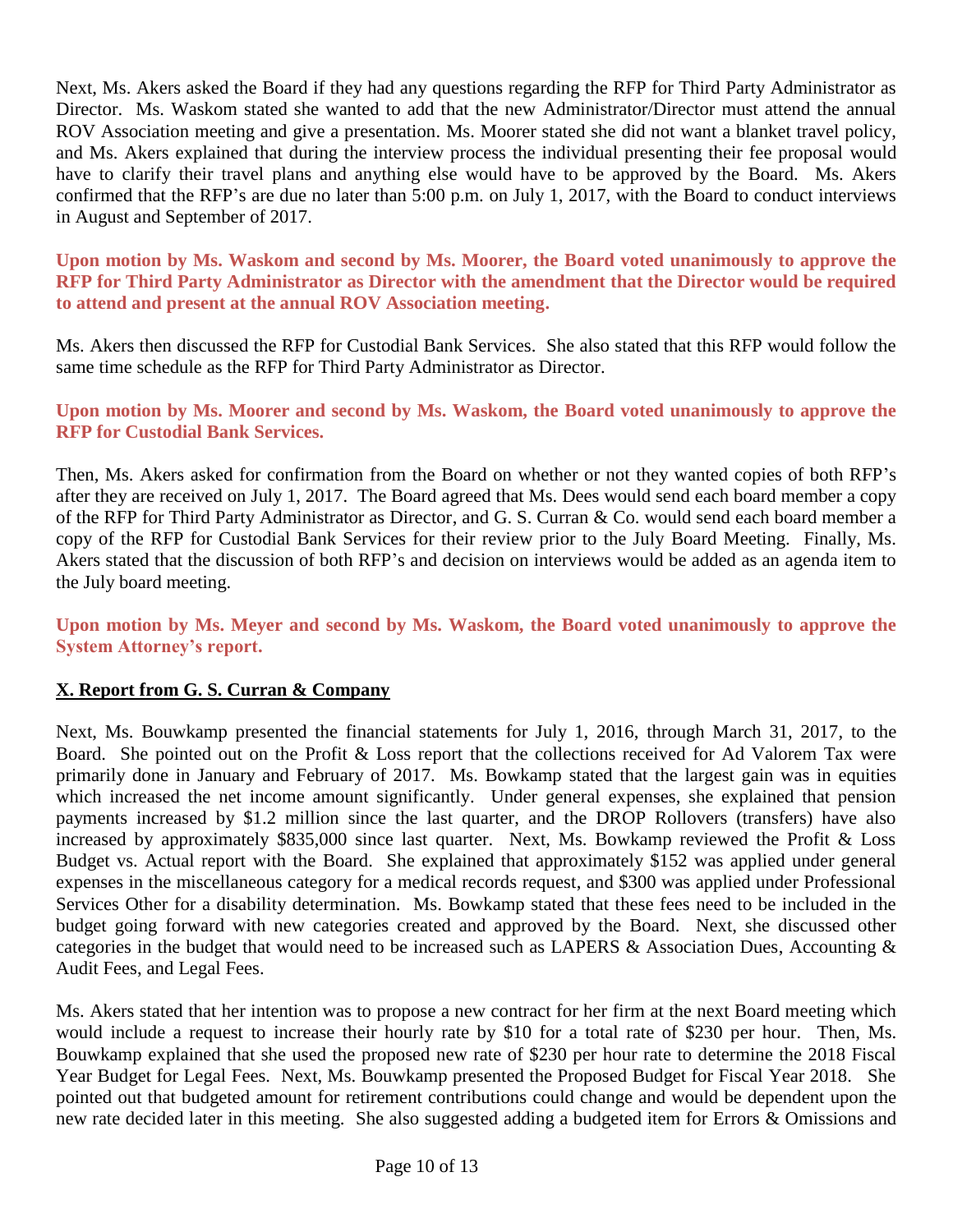based her suggested budget of \$15,000 on an estimate Ms. Dees had received. Furthermore, she stated that a new budgeted item per Ms. Cunningham's earlier discussion would be the Agreed Upon Procedures Audit with a budget of \$6,600. She stated that the budgeted investment service fee items were increased based on an assumed growth rate of 7%.

**Upon motion by Ms. Waskom and second by Mr. Wall, the Board voted unanimously to approve the new categories on the current fiscal year budget.**

**Upon motion by Mr. Wall and second by Ms. Waskom, the Board voted unanimously to approve the Proposed Budget for 2018 Fiscal Year.**

Mr. Curran informed the Board that a test version of the new retirement database system had recently been delivered to Ms. Dees for her review and suggestions. He stated that his goal would be to solely utilize the new system effective July 1, 2017. Next, Mr. Curran explained that a 3% COLA in the ROVERS statute would increase annual benefits by \$132,000 and have a lifetime cost of \$1.2 million. He confirmed that COLA's are not applied to DROP members, and retirees must be retired for a full year to be eligible. Furthermore, Mr. Curran stated that a 2% COLA under general statue, given to any retiree older than 65, would increase annual benefits by \$62,000 and have a lifetime cost of \$532,000. Also, he confirmed that the cost of the COLA could be deducted from the Funding Deposit Account Credit Balance which was \$2,068,558 as of June 30, 2016.

Ms. Moorer asked if there are restrictions regarding how often a COLA can be applied and Mr. Curran confirmed that the restriction is based on our funded ratio which would allow the System to approve a COLA every third year at the most. After Ms. Moorer's suggestion, the Board decided to add the discussion of approving a COLA effective for January 1, 2018, to the October meeting agenda.

Then, Mr. Curran stated that the Board needed to set the employer contribution rate for fiscal 2018 and notify employees by July 1, 2017. He confirmed that the Board has the authority under the law to set the employer contribution rate anywhere from 14% to 20% with any excess funds being applied to the Funding Deposit Account.

**Upon motion by Ms. Waskom and second by Ms. Meyer, the Board voted to set the employer contribution rate at 17% effective July 1, 2017. Ms. Moorer made a motion to amend Ms. Waskom's motion to set the employer contribution rate to 18%; however with no second the original motion carried.** 

Mr. Curran then discussed the Actuarial and Administrative Service Contracts for Fiscal Year 2018. He pointed out that there was no change in the fees and reminded the Board that with a thirty-day notice the contract could be terminated.

**Upon motion by Ms. Waskom and second by Ms. Meyer, the Board voted unanimously to approve the Actuarial and Administrative Service Contracts with G. S. Curran & Company for Fiscal Year 2018.**

### **XI. Director's Report**

Ms. Dees provided the Director's Report to the Board and addressed new employees, member terminations/refunds, new DROP participants, DROP completions re-enrolled after DROP, retirement applications, DROP Payments, Member's Supplemental Savings Fund refunds, and deaths through April 30, 2017.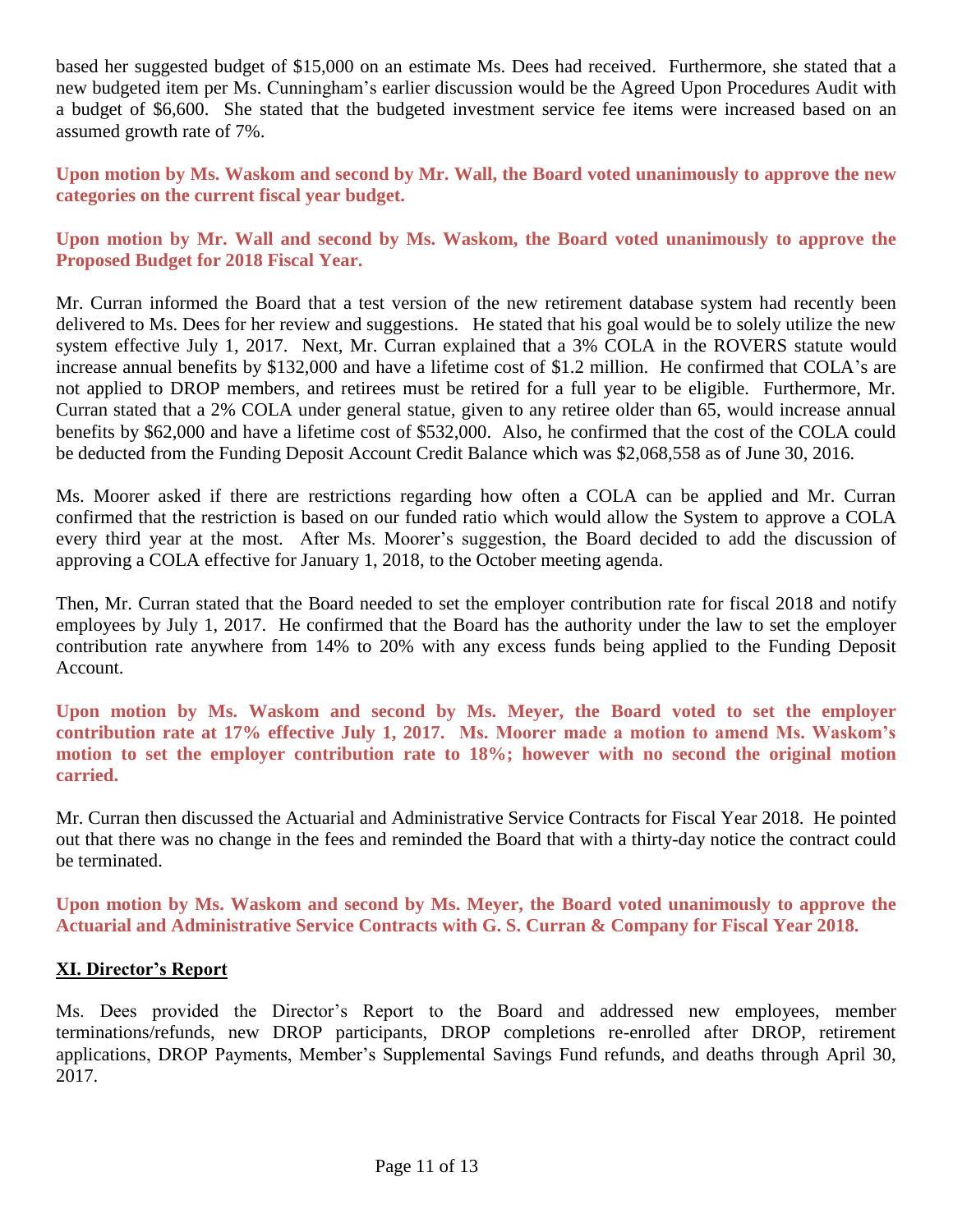### **Upon Motion by Mr. Wall and second by Ms. Meyer, the Board voted unanimously to approve Michael L. Bertrand as a new DROP Participant effective January 1, 2017.**

Regarding the Errors and Omissions policy estimates and coverage, Ms. Dees stated that she would like to request a special meeting to discuss this topic. She stated that she has only received an estimate and coverage information from one carrier and would like to have at least two quotes and the Board's input on exactly what type of coverage they require for the System. Mr. Curran suggested that the Board may want to consider postponing this item until after a new director is chosen since that decision may change what type or amount of coverage is required. Ms. Moorer stated that she is very disappointed that this issue has not yet been resolved, since it has been an agenda item for over a year; and the Board had already given the Director approval to seek and implement this coverage. Ms. Akers stated that more than half of the systems that she represents do not have this type of policy.

Ms. Waskom left the meeting at 4:20 p.m., so a quorum was no longer present.

Ms. Quienalty again expressed her concern that the Board is not getting done what has been repeatedly asked of them by the ROV Association. She then asked Mr. Curran if his current Errors and Omissions Policy would have covered the issue previously mentioned regarding St. John the Baptist Parish. Mr. Curran stated that he made a calculation error in the letter; however the incorrect amount was never collected from the parish. He explained that contributions were never received from the parish on behalf of the employee so in that situation it was an error of the parish/employer therefore not covered by G. S. Curran's Errors and Omissions Policy, since it was neither their fault nor the fault of the Board.

Mr. Champagne asked if the hiring of a New Director or Third Party Administrator would be effective for January 1, 2018, and if that person /persons chosen would be required to have Errors & Omissions Coverage. Ms. Akers stated that the Board would have to vote on a timeline once a candidate is chosen and that the RFP does require Errors & Omissions Coverage.

Next, Ms. Dees confirmed that every year she requests that each parish verify all employees in their office by name and address and most respond within a couple of days.

Upon suggestion by Ms. Moorer, the Board agreed to add to the October meeting agenda the discussion to approve in 2018 the advertisement for a revision of the statute to allow a member to repay refunded contributions immediately upon being rehired by ROVERS rather than the current four year waiting period.

Audience members did not identify themselves for the recorder. Therefore, some of the names of members who made comments are not included below. Audience members voiced their disappointment about the fact that an effort was made on their part to attend this meeting; however a quorum was no longer present. Ms. Menard stated that the public comments segment of the agenda lasted approximately an hour and a half and that Ms. Waskom did mention prior to lunch that she had to leave at 4:00 pm. Ms. Moorer expressed her disappointment in the Board's ability to maintain a quorum and complete the discussion of all items on the agenda. Mr. Champagne thanked the Board for amending the policy and allowing for public comments after the discussion of each agenda item.

### **XII. Other Business**

Ms. Menard stated that she had two requests to be added to the agenda for the July Meeting. First, she asked to add the discussion of and action that the Chairman and Vice Chairman must be notified in advance if any item is added to the agenda by a trustee. Secondly, she asked to add to the agenda the discussion and action to determine who is authorized to contact the System Attorney without permission from the Board or Director.